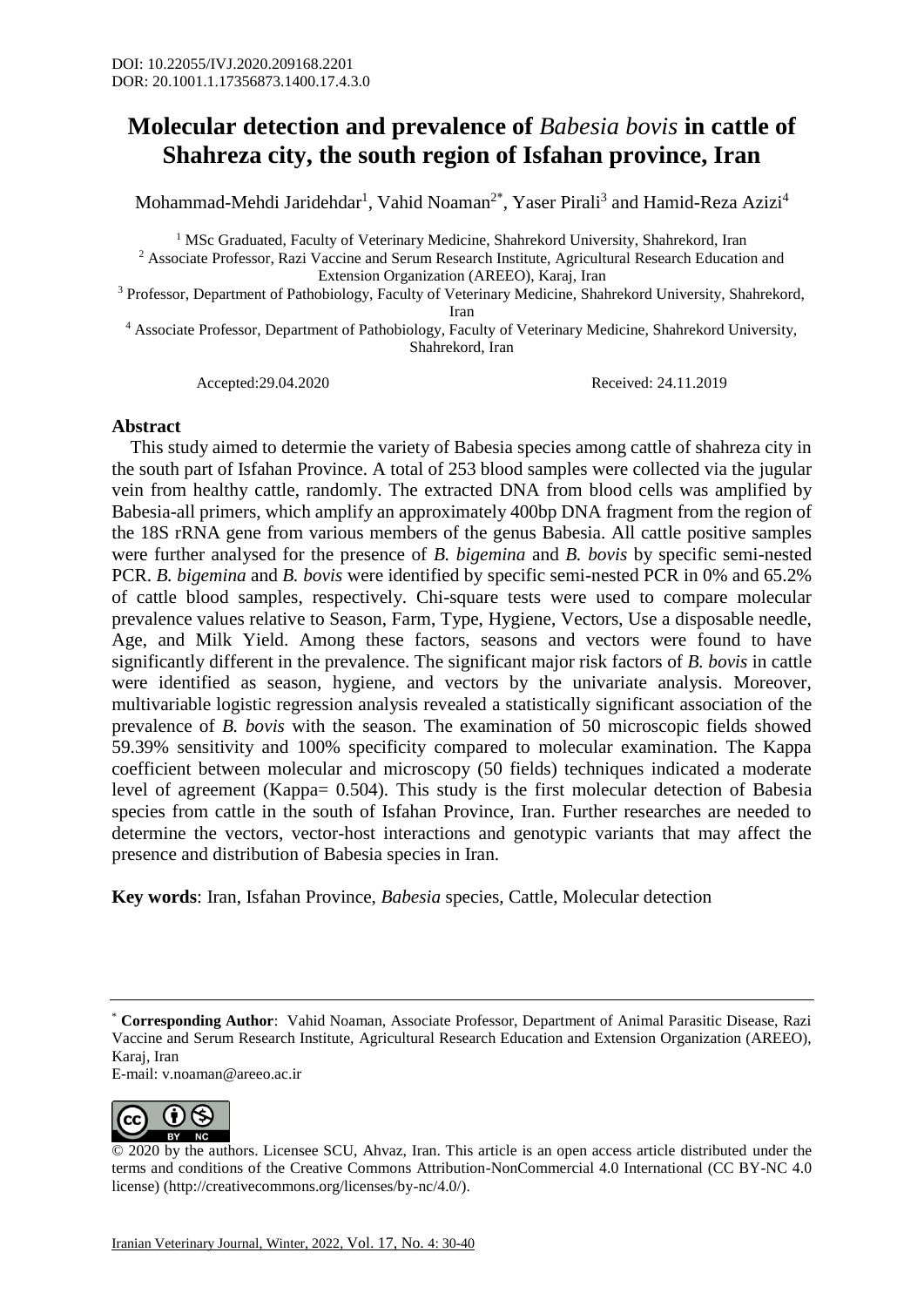## **Refrences**

- Abdela, N., Ibrahim, N. and Begna, F. (2018). Prevalence, risk factors and vectors identification of bovine anaplasmosis and babesiosis in and around Jimma town, Southwestern Ethiopia. Acta Tropica, 177: 9-18.
- Aktas, M. and Ozubek, S. (2015). Molecular and parasitological survey of bovine piroplasms in the Black Sea region, including the first report of babesiosis associated with *Babesia divergens* in Turkey. Journal of Medical Entomology, 52(6): 1344-1350.
- Amorim, L.S., Wenceslau, A.A., Carvalho, F.S., Carneiro, P.L.S. and Albuquerque, G.R. (2014). Bovine babesiosis and anaplasmosis complex: diagnosis and evaluation of the risk factors from Bahia, Brazil. Revista Brasileira de Parasitologia Veterinária, 23(3): 328-336.
- Bhat, S.A., Singh, H., Singh, N.K. and Rath, S.S. (2015). Molecular detection of *Babesia bigemina* infection in apparently healthy cattle of central plain zone of Punjab. Journal of Parasitic Diseases, 39(4): 649-653.
- Bloch, E.M, Lee, T.H., Krause, P.J., Telford, S.R., Montalvo, L. and Chafets, D. (2013). Development of a realtime polymerase chain reaction assay for sensitive detection and quantitation of *Babesia microti* infection. Transfusion, 53: 2299-2306.
- Chaudhry, Z., Suleman, M., Younus, M. and Aslim, A. (2010). Molecular detection of *Babesia bigemina* and *Babesia bovis* in crossbred carrier cattle through PCR. Pakistan Journal of Zoology, 42: 201-204.
- Cheshti, B., Razmi, G.R. and Naghibi, A. (2013). A Comparative Study on Haemoprotozoa Infection in Apparently Healthy Cattle in Different Geographical Areas of Iran Using PCR Method. Journal of Veterinary Microbiology, 9(2):139-145
- Dantas-Torres, F., Alves, L.C. and Uilenberg, G. (2017). Babesiosis. In Arthropod Borne Diseases. 2<sup>nd</sup> ed. Springer, Cham, Pp: 347-354.
- Fakhar, M., Hajihasani, A., Maroufi, S., Alizadeh, H., Shirzad, H., Piri, F. and Pagheh, A. S. (2012). An epidemiological survey on bovine and ovine babesiosis in Kurdistan Province, western Iran. Tropical animal health and production, 44(2): 319-322.
- Farooqi, S.H., Ijaz, M., Rashid, M.I., Aqib, A.I., Ahmad, Z., Saleem, M.H. and Khan, A. (2017). Molecular epidemiology of *Babesia bovis* in bovine of Khyber Pakhtunkhwa, Pakistan. Pakistan Veterinary Journal, 37: 275-80.
- Georges, K., Loria, G.R., Riili, S., Greco, A., Caracappa, S., Jongejan, F. and Sparagano, O. (2001). Detection of haemoparasites in cattle by reverse line blot hybridisation with a note on the distribution of ticks in Sicily. Veterinary Parasitology, 99(4): 273-286.
- Gubbels, J.M., De Vos, A.P., Van der Weide, M., Viseras, J., Schouls, L.M., De Vries, E. and Jongejan, F. (1999). Simultaneous detection of bovine theileria and babesia species by reverse line blot hybridization. Journal of Clinical Microbiology, 37(6): 1782-1789.
- Hashemi-Fesharaki, R. and Amjad, A.R. (1977). An outbreak of Babesia bovis infection in cattle and its control. Archives of Razi Institute, 29(1): 83-86.
- Hasheminasab, S.S., Moradi, P. and Wright, I. (2018). A four year epidemiological and chemotherapy survey of babesiosis and theileriosis, and tick vectors in sheep, cattle and goats in Dehgolan, Iran. Annals of Parasitology, 64(1): 43-48.
- Hussain, S., Ashraf, K., Anwar, N., Jamal, M.A., Naeem, H., Ahmad, N. and Rahman A.U. (2017). Diagnosis of *babesia bovis* infection in indigenous and crossbred cattlewith comparison between conventional and molecular diagnostic techniques. Journal of Information of Molecular Biology, 5(1): 1-6.
- Ibrahim, O., Taha, Z. and Jassim, S. (2012). Prevalence of *Babesia bovis* in cattle in Tikreet city and its surroundings with hematological study. Tikrit Journal of Pure Science, 17: 32-34.
- Jirapattharasate, C., Moumouni, P.F.A., Cao, S., Iguchi, A., Liu, M., Wang, G. and Ratanakorn, P. (2016). Molecular epidemiology of bovine *Babesia spp*. and *Theileria orientalis* parasites in beef cattle from northern and northeastern Thailand. Parasitology International, 65(1): 62-69.
- Kalani, H., Fakhar, M. and Pagheh, A. (2012). An overview on present situation babesiosis and theileriosis and their distribution of ticks in Iran. Iranian Journal of Medical Microbiology, 5(4):59-71. (In Persian)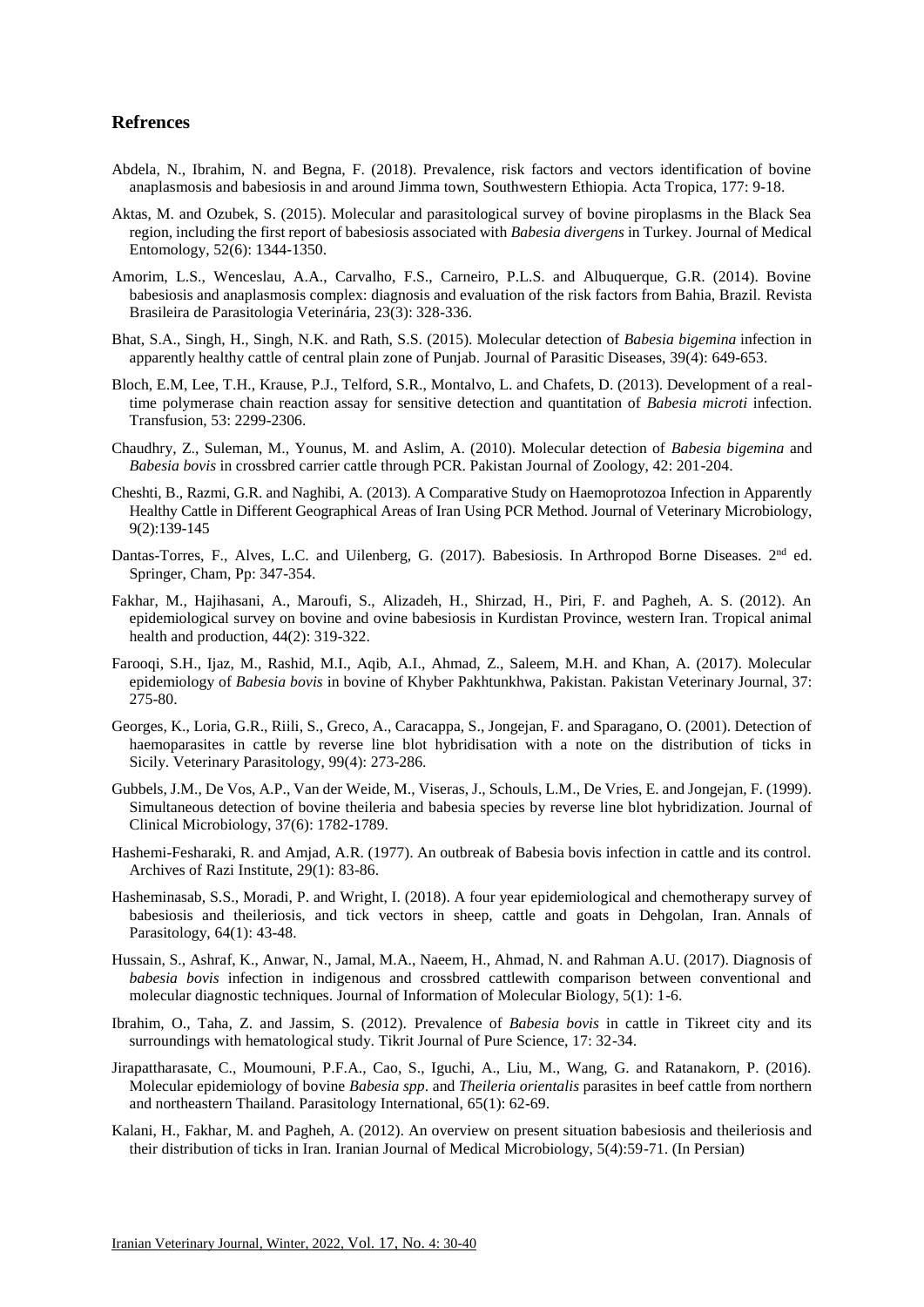- Khamesipour, F., Doosti, A., Koohi, A., Chehelgerdi, M., Mokhtari-Farsani, A. and Chengula, A. A. (2015). Determination of the presence of *Babesia* DNA in blood samples of cattle, camel and sheep in Iran by PCR. Archive of Biology Science of Belgrade, 63(1): 83-90.
- Maharana, B. R., Kumar, B., Prasad, A., Patbandha, T.K., Sudhakar, N.R., Joseph, J.P. and Patel, B.R. (2016). Prevalence and assessment of risk factors for haemoprotozoan infections in cattle and buffaloes of South-West Gujarat, India. Indian Journal of Animal Research, 50(5):733-739.
- Motavalli-Haghi, M., Etemadifar, F., Fakhar, M., Teshnizi, S.H., Soosaraei, M., Shokri, A., Hajihasani, A. and Mashhadi, H. (2017) Status of babesiosis among domestic herbivores in Iran: a systematic review and metaanalysis. Parasitology Research, 116:1101–1109.
- Nayel, M., El-Dakhly, K.M., Aboulaila, M., Elsify, A., Hassan, H., Ibrahim, E., Salama, A. and Yanai, T. (2012) The use of different diagnostic tools for Babesia and Theileria parasites in cattle inMenofia, Egypt. Parasitology Research, 111(3):1019–1024.
- Niu, Q., Liu, Z., Yu, P., Yang, J., Abdallah, M.O., Guan, G. and Yin, H. (2015). Genetic characterization and molecular survey of *Babesia bovis*, *Babesia bigemina* and *Babesia ovata* in cattle, dairy cattle and yaks in China. Parasites and Vectors, 8 (1): 1-13.
- Noaman, V. (2013). A molecular study on *Theileria* and *Babesia* in cattle from Isfahan province, Central Iran. Journal of Parasitic Diseases, 37(2): 208-210.
- Noaman, V. (2014). Comparison of molecular and microscopic technique for detection of *Theileria spp.* in carrier cattle. Journal of Parasitic Diseases, 38:64-67.
- Noaman, V., Abdigoudarzi, M. and Nabinejad, A. (2017). Abundance, diversity, and seasonal dynamics of hard ticks infesting cattle in Isfahan Province, Iran. Archives of Razi Institute, 72(1): 15-21.
- Noaman, V., Jahangirnejad, A.A. and Nabinejad, A.R. (2005). A study on prevalence and identification of Babesia spp. in immigrant and sheep  $\&$  goats and nomadic people of Isfahan Province. Pajouhesh – Va- sazandegi, 67: 35-41. (In Persian)
- Noaman, V. and Shayan, P. (2010). Comparison of Microscopy and PCR-RFLP for detection of *Anaplasma marginale* in carrier cattle. Iranian Journal of Microbiology, 2(2): 89-94.
- OIE (2013). Bovine Babesiosis: Aetiology Epidemiology Diagnosis Prevention and Control References.
- Rajabi, S., Esmaeilnejad, B. and Tavassoli, M. (2017). A molecular study on Babesia spp. in cattle and ticks in West-Azerbaijan province, Iran. Veterinary Research Forum, 8(4): 299-306.
- Romero-Salas, D., Mira, A., Mosqueda, J., García-Vázquez, Z., Hidalgo-Ruiz, M., Vela, N.A.O. and Schnittger, L. (2016). Molecular and serological detection of *Babesia bovis* and *Babesia bigemina* infection in bovines and water buffaloes raised jointly in an endemic field. Veterinary Parasitology, 217: 101-107.
- Schnittger, L., Rodriguez A.E., Florin-Christensen, M. and Morrison, D.A. (2012). Babesia: A world emerging. Infection, Genetics and Evolution, 12: 1788–1809.
- Sevgili, M., Cakmak, A., Atlas, M.G. and Ergun, G. (2010). Prevalence of *Theileria annulata* and *Babesia bigemina* in cattle in the vicinity of Sanliurfa. Journal of Animal andVeterinary Advances, 9:292-296.
- Silva, M., Henriques, G., Sanchez, C., Marques, P., Suarez, C. and Oliva, A. (2009). First survey for *Babesia bovis* and *Babesia bigemina* infection in cattle from Central and Southern regions of Portugal using serological and DNA detection methods. Veterinary Parasitology, 166:66-72.
- Simking, P., Yatbantoong, N., Saetiew, N., Saengow, S., Yodsri, W., Chaiyarat, R. and Jittapalapong, S. (2014). Prevalence and risk factors of *Babesia* infections in cattle trespassing natural forest areas in Salakpra Wildlife Sanctuary, Kanchanaburi Province. Journal of Tropical Medicine and Parasitology, 37(1): 10-9.
- Shayan, P. and Rahbari, S. (2005). Simultaneous differentiation between *Theileria spp*. and *Babesia spp*. on stained blood smear using PCR. Parasitology Research, 97(4): 281-286.
- Terkawi, M.A., Alhasan, H., Huyen, N.X., Sabagh, A., Awier, K., Cao, S. and Kalb-Allouz, A.K. (2012). Molecular and serological prevalence of *Babesia bovis* and *Babesia bigemina* in cattle from central region of Syria. Veterinary Parasitology, 187(1): 307-311.
- World Organization for Animal Health [OIE] (2008). Manual of Diagnostic Tests and Vaccines. Bovine babesiosis. http://www.oie.int/eng/normes/mmanual/2008/pdf/2.04.0 (online)
- Yusuf, J.J. (2017). Review on bovine babesiosis and its economical importance. Journal of Veterinary Medicine and Research, 4(5): 1090.